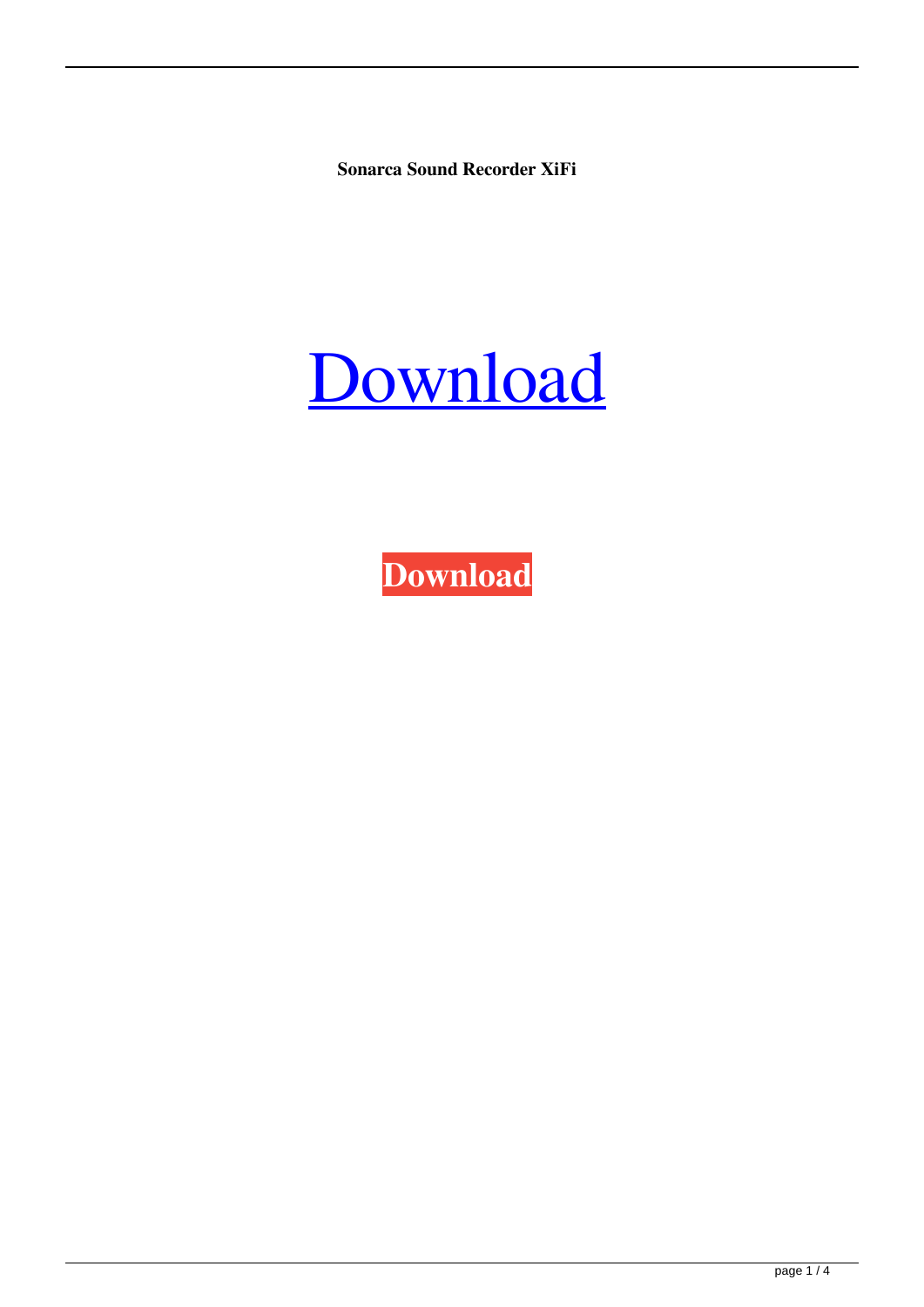## **Sonarca Sound Recorder XiFi Keygen Full Version [32|64bit]**

### **Sonarca Sound Recorder XiFi Crack +**

MAKE / MODIFY The program has no startup or installation, and you do not have to specify the sound output directory before recording. The file is saved automatically, as soon as the sound recording is stopped. You can also specify the desired format and the output directory. On our test PC, Sonarca Sound Recorder XiFi Torrent Download took about 1 minute to start and 2 minutes to stop the recording, which is quite speedy. After we started the process, we selected the digital audio interface that was connected to our home entertainment system and enabled the device to record. Afterwards, we selected the input channel, adjusted the volume level, set the left and right balance and started the recording. Sonarca Sound Recorder XiFi Free Download only takes up a little less than 1GB of the system's storage, which is quite an excellent accomplishment, considering the quality of the new audio tracks. We took notes of our test results, along with the required configuration parameters, and we have provided them in the following sections. Format Selection When you start the Sonarca Sound Recorder XiFi application for the first time, you are greeted with a pop-up window that displays the following message: "Format Selection". You have the choice to record your sound using a variety of formats: MP3, WMA, OGG, FLAC, WAV, WMA Lossless, APE and AU. Your choice is displayed in the "Format" drop-down list. Here is a brief description of each format. MP3 This is the most widely used format in the music industry. It is generally recognized as the most compatible format, and it allows you to edit and store your recordings at a later time. WMA This is a proprietary format used for storing music files, and it is compatible with any device that can play WMA-formatted files. WMA Lossless This format gives you uncompressed WMA files, although some audio editing programs, such as Audacity, require you to use WMA Lossless in order to save your recordings in this format. APE This is a format used to store audio files. It is widely used on mobile phones, and it is especially suited to audio-intensive operations. The following list details the configuration parameters available for Sonarca Sound Recorder XiFi. Source With this selection option, you can choose between Windows' default sound output device (e.g. the speaker on your computer, the headphones on 81e310abbf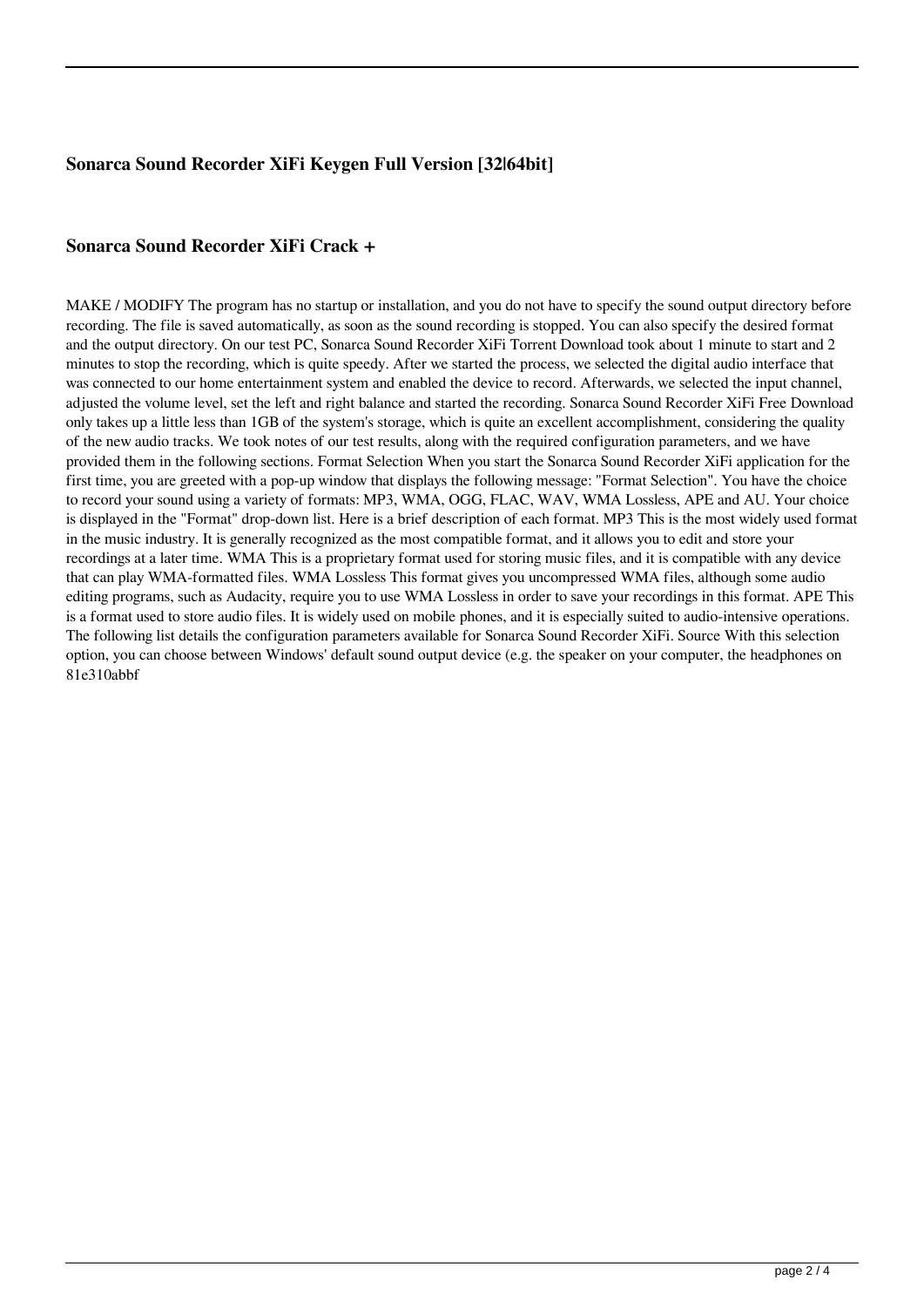#### **Sonarca Sound Recorder XiFi Crack + For Windows**

New Sound Recorder - Sound Recorder XiFi. The ideal solution for recording music and other audio without having to change the default sound device. You can record from multiple sources and save the audio to MP3, WMA, OGG, FLAC and WAV formats, through both a USB port and network drives. This audio tool can also record from YouTube and common audio files. Built-in Converter - The easy-to-use built-in converter lets you convert your music between audio formats. Recording Filters - Adjust audio filters to improve the quality of your recordings. Split Tracks - Split the tracks you are recording, automatically or by time. Scheduler - Record multiple tracks at the same time and automatically stop the recording at a specific time. Mixer - Adjust the volume, balance and record the mixer. Screen Screenshot - Take a screenshot of the desktop and record the active window. Volume Mixer - Adjust the volume of your device with the built-in Volume Mixer, that allows you to record audio from any device that uses USB. Capture Menu - Select the desired capture device. Advanced Settings - Change the audio capture rate, track length, audio output options, Visualizer types, visualizers settings, and other advanced settings. Silence Detector - Record clean audio even when there is background noise. Digital Signal Processing - Introducing the built-in DSP for audio. Extract high-quality sound from common audio files, such as FLAC, OGG, and MP3. Also, record audio directly from the microphone. Support plug-ins - With the built-in converter, you can also convert your audio files to audio formats such as MP3, WMA, OGG, FLAC and WAV. Built-in converter - The easy-to-use built-in converter lets you convert your music between audio formats. Convertible - The converter supports 32-bit and 64-bit audio files. It can also convert the output audio to various audio formats. Multi-track recording - Record multiple audio tracks at the same time and automatically split the tracks when recording is completed. Built-in player - Play the tracks recorded, as well as any audio tracks you have converted to MP3, WMA, OGG, FLAC and WAV. Built-in recorder - Record the audio played, as well as any audio tracks you have converted to MP3, WMA, OGG, FL

#### **What's New In Sonarca Sound Recorder XiFi?**

Sonarca Sound Recorder XiFi is a software program that makes it possible to record sound from multiple sources (e.g. software apps, YouTube, common audio files) and to convert it audio formats of many file types, including MP3, WMA, OGG, FLAC and WAV. The interface of the application is quite intuitive yet primarily concerns users with some experience in similar tools, since its configuration options are mostly advanced. If you are looking for a quick recording job, then all you have to do is specify the output format and directory. When the recording is stopped, the new file is automatically saved to the mentioned location. As far as options go, you can pick the mixer device and input line, adjust the volume, left and right balance, as well as access Windows' Volume Mixer and Audio Device Configuration sections, in order to quickly make adjustments. Furthermore, it is possible to select the channel mode, bit resolution and sample frequency. Enabling up to two visualizers require you to choose the block size, visual type, preset and amplitude. The output audio tracks can be delivered along with a timestamp, and you can set Sonarca Sound Recorder XiFi to automatically stop recording after a specific time and to split the track by time; these latter two options give you full control when you are multitasking. Additional tools of Sonarca Sound Recorder XiFi revolve around the metadata, a task scheduler, silence detection and Digital Signal Processing (DSP), which involves frequency filtering, amplitude gain, speed adjustment, noise suppression, earphone enhancement and vocal removal. Concerning the program behavior, you can make Sonarca Sound Recorder XiFi automatically run at system startup and to close to the system tray, enable global hotkeys for sound recording, as well as disable the monitor from turning off or the computer from hibernating while recording. Last not not least, the audio options for each output extension can be changed (e.g codec, compression level, bits per second). The audio recording utility includes a user manual, has a good response time, is lowdemanding when it comes to the system resources, and delivers audio tracks with a good sound quality. We have not come across any issues during our testing, since the app did not hang or crash. To sum it up, Sonarca Sound Recorder XiFi should satisfy users of all skill levels, whether they are looking for a straightforward recording task or rich configuration options. If you like this software then check out other similar software: Camtasia Studio - Audio & Video Recording Software - In the... Advanced Video Creator is a powerful, easy to use video editing software application for video creators that can handle the video files up to 4K ultra high definition, all at the same time. It is the ideal tool for a business user, school teacher, freelance video producer, writer, you name